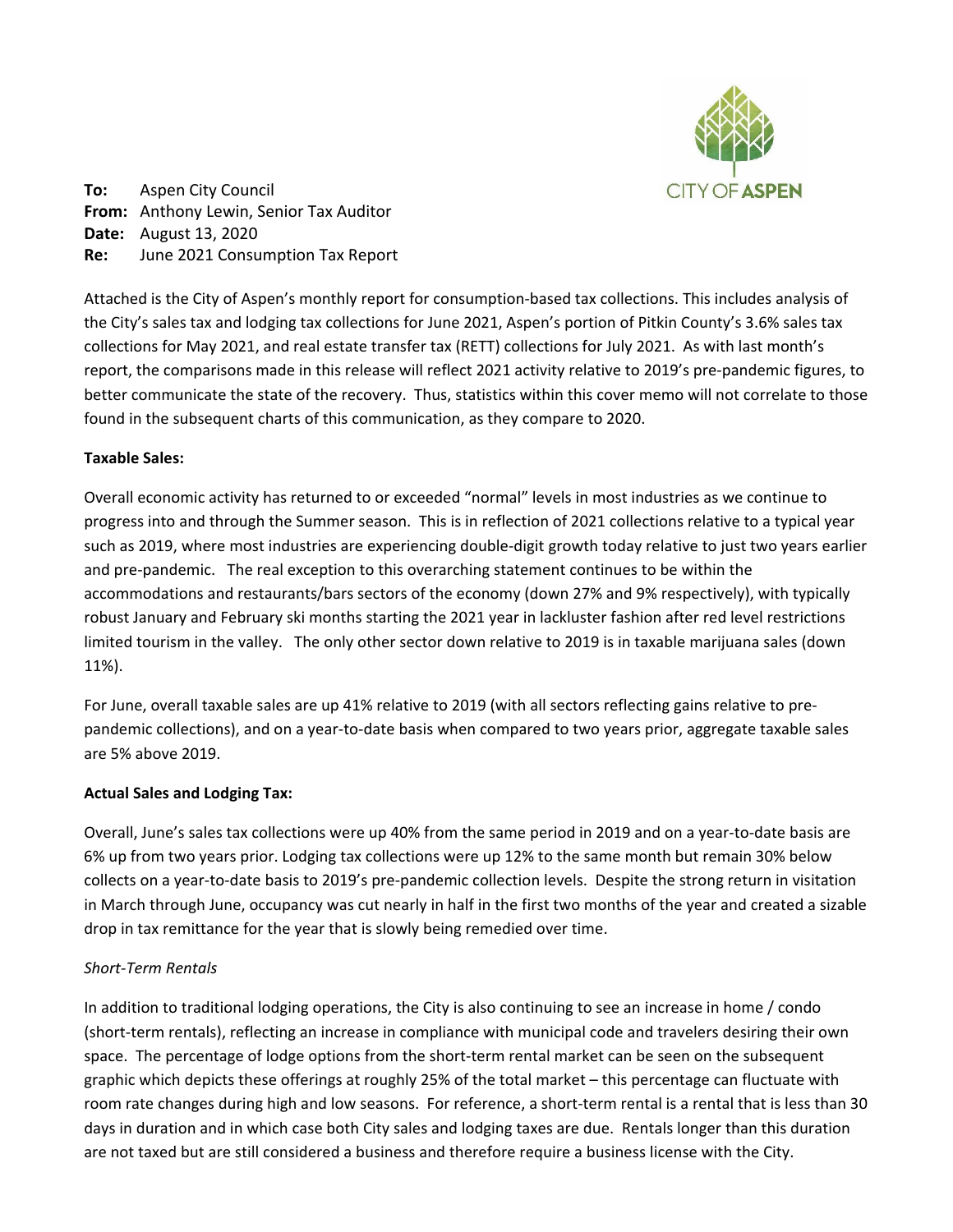

## **City Share of County Sales Tax:**

Aspen's portion of Pitkin County's sales tax collections (one month behind City collection statistics because they are collected at the State level) for May were up 76% to pre‐pandemic collections in 2019. Year‐to‐date revenues relative to 2019 collections are up 8%.

# **Real Estate Transfer Taxes (comparison to 2020):**

Housing real estate transfer tax collections for June were up 4% and 121% on the year. Wheeler real estate transfer tax collections for June were up 3% and up 82% on the year. Comparisons this month align with the dramatic increase in activity that began in late 2020 and therefore do not show new dramatic growth, despite continued high volume in real estate activity.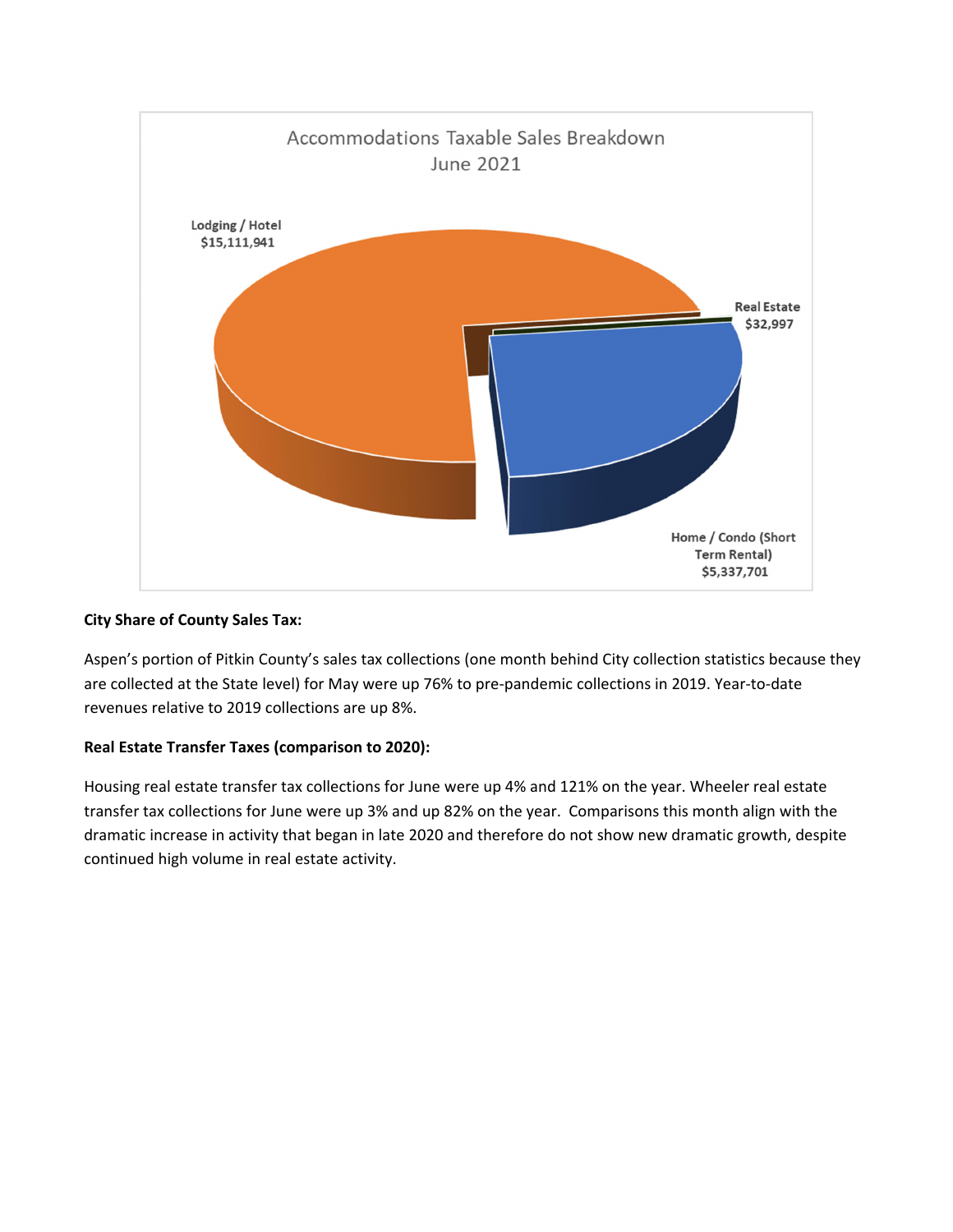| Category                    | In-Town      | Out-of-Town  | <b>Grand Total</b> |
|-----------------------------|--------------|--------------|--------------------|
| <b>Total Accommodations</b> | \$20,254,827 | \$227,812    | \$20,482,639       |
| Construction / Trades       | \$4,482,032  | \$7,846,171  | \$12,328,203       |
| Misc. / Other               | \$2,456,979  | \$5,418,526  | \$7,875,505        |
| Food / Drug                 | \$6,053,533  | \$335,577    | \$6,389,110        |
| Bar / Restaurant            | \$18,304,653 | \$0          | \$18,304,653       |
| Fashion / Clothing          | \$11,174,274 | \$282,422    | \$11,456,697       |
| Outdoor / Sporting          | \$4,171,980  | \$99,533     | \$4,271,513        |
| Utilities / Telecomm        | \$1,139,361  | \$2,244,042  | \$3,383,404        |
| Auto                        | \$3,408,548  | \$12,270     | \$3,420,818        |
| Gallery / Jewelry           | \$3,593,043  | \$151,257    | \$3,744,300        |
| Liquor                      | \$1,113,281  | \$33,692     | \$1,146,973        |
| Marijuana                   | \$944,948    | \$0          | \$944,948          |
| Bank / Finance              | \$0          | \$695,360    | \$695,360          |
| Health / Beauty             | \$453,859    | \$186,678    | \$640,538          |
| <b>Grand Total</b>          | \$77,551,321 | \$17,533,341 | \$95,084,662       |
| Percentage                  | 81.6%        | 18.4%        |                    |

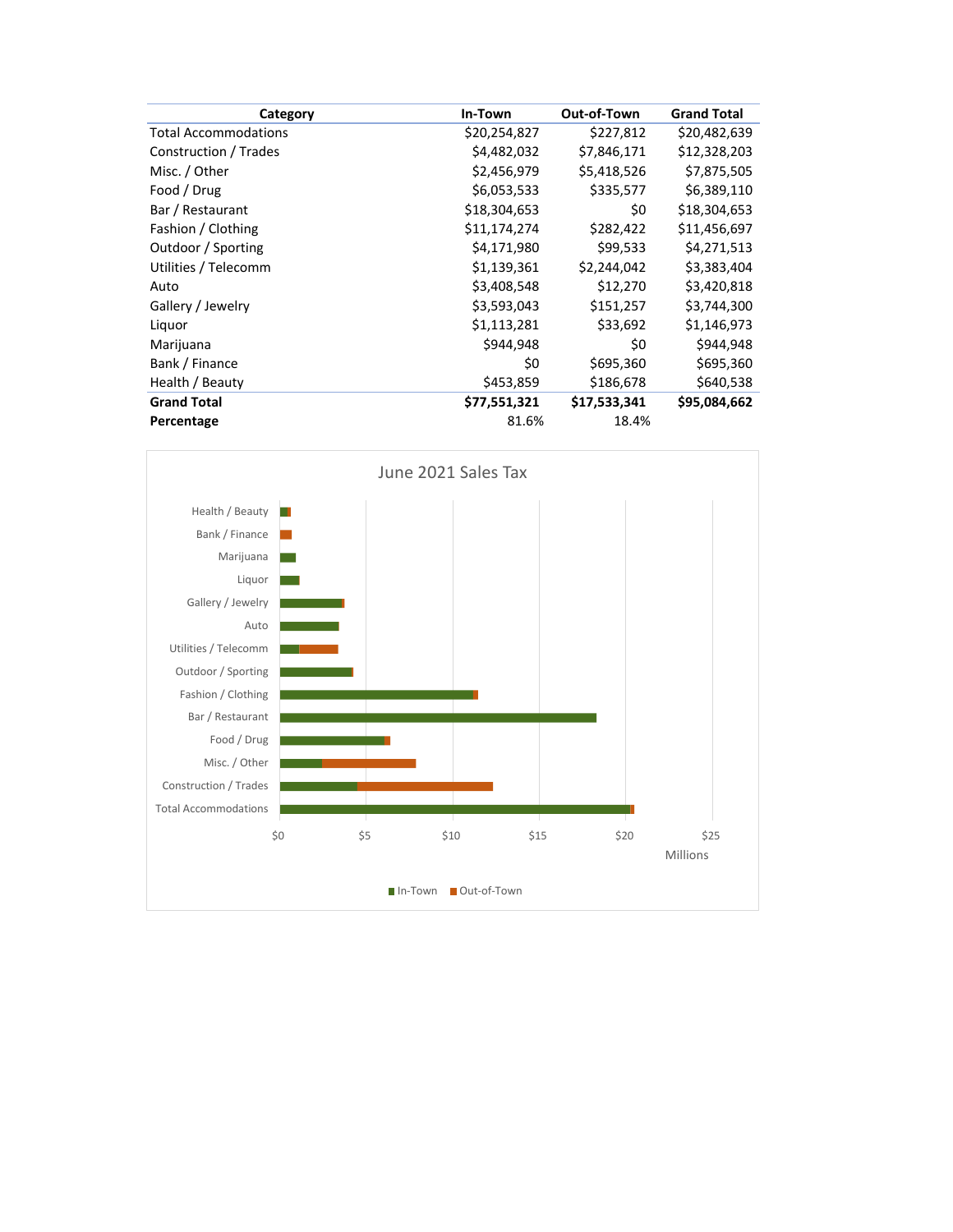## **City of Aspen Retail Sales by Industry June 2021**

|                         |                         |                   | Yе                 |
|-------------------------|-------------------------|-------------------|--------------------|
|                         |                         | % Change          |                    |
| Category                | <b>YTD Retail Sales</b> | <b>Prior Year</b> | % YTD Retail Sales |
| Accommodations          | \$92,888,894            | 4.5%              | 22.0%              |
| Restaurants/Bars        | \$61,986,924            | 15.3%             | 14.7%              |
| Sports Equip/Clothing   | \$32,783,452            | 29.7%             | 7.8%               |
| <b>Fashion Clothing</b> | \$45,638,853            | 124.8%            | 10.8%              |
| Construction            | \$43,628,588            | 51.4%             | 10.3%              |
| Food & Drug             | \$29,907,591            | 14.5%             | 7.1%               |
| Liquor                  | \$6,283,241             | 13.1%             | 1.5%               |
| Miscellaneous           | \$39,279,320            | 26.5%             | 9.3%               |
| Jewelry/Gallery         | \$16,216,778            | (2.7%)            | 3.8%               |
| <b>Utilities</b>        | \$27,866,888            | 10.8%             | 6.6%               |
| Automobile              | \$15,473,473            | 98.2%             | 3.7%               |
| Marijuana               | \$5,577,861             | 14.0%             | 1.3%               |
| Bank / Finance          | \$2,291,827             | #DIV/0!           | 0.5%               |
| Health / Beauty         | \$3,017,292             | #DIV/0!           | 0.7%               |
| Total                   | \$422,840,983           | 26.5%             | 100.0%             |



Beginning October 2020, industries were assessed and revised. This includes Luxury Goods which no longer reflects high end clothing which now is captured within Clothing. Additionally, two new categories (Bank / Finance and Health / Beauty) were added to reflect items previous reported within Miscellaneous. These adjustments will ultimately skew the annual percentage change in these industries and is therefore important to note - industry contraction or expansion cannot be gauged by these percentages until a full year's worth of data has been compiled with the new categorizations.

|                         |                             |                               | Ju                               |
|-------------------------|-----------------------------|-------------------------------|----------------------------------|
|                         | <b>Monthly Retail Sales</b> | % Change<br><b>Prior Year</b> | % Monthly Retail<br><b>Sales</b> |
| Category                |                             |                               |                                  |
| Accommodations          | \$20,482,639                | 238.3%                        | 21.5%                            |
| Restaurants/Bars        | \$18,304,653                | 121.0%                        | 19.3%                            |
| Sports Equip/Clothing   | \$4,271,513                 | 15.1%                         | 4.5%                             |
| <b>Fashion Clothing</b> | \$11,456,697                | 198.3%                        | 12.0%                            |
| Construction            | \$12,328,203                | 59.5%                         | 13.0%                            |
| Food & Drug             | \$6,389,110                 | 27.9%                         | 6.7%                             |
| Liquor                  | \$1,146,973                 | 1.7%                          | 1.2%                             |
| <b>Miscellaneous</b>    | \$7,875,505                 | 0.3%                          | 8.3%                             |
| Jewelry/Gallery         | \$3,744,300                 | 34.2%                         | 3.9%                             |
| <b>Utilities</b>        | \$3,383,404                 | 11.6%                         | 3.6%                             |
| Automobile              | \$3,420,818                 | 65.9%                         | 3.6%                             |
| Marijuana               | \$944,948                   | 20.4%                         | 1.0%                             |
| Bank / Finance          | \$695,360                   | #DIV/0!                       | 0.7%                             |
| Health / Beauty         | \$640,538                   | #DIV/0!                       | 0.7%                             |
| Total                   | \$95,084,662                | 81.9%                         | 100.0%                           |

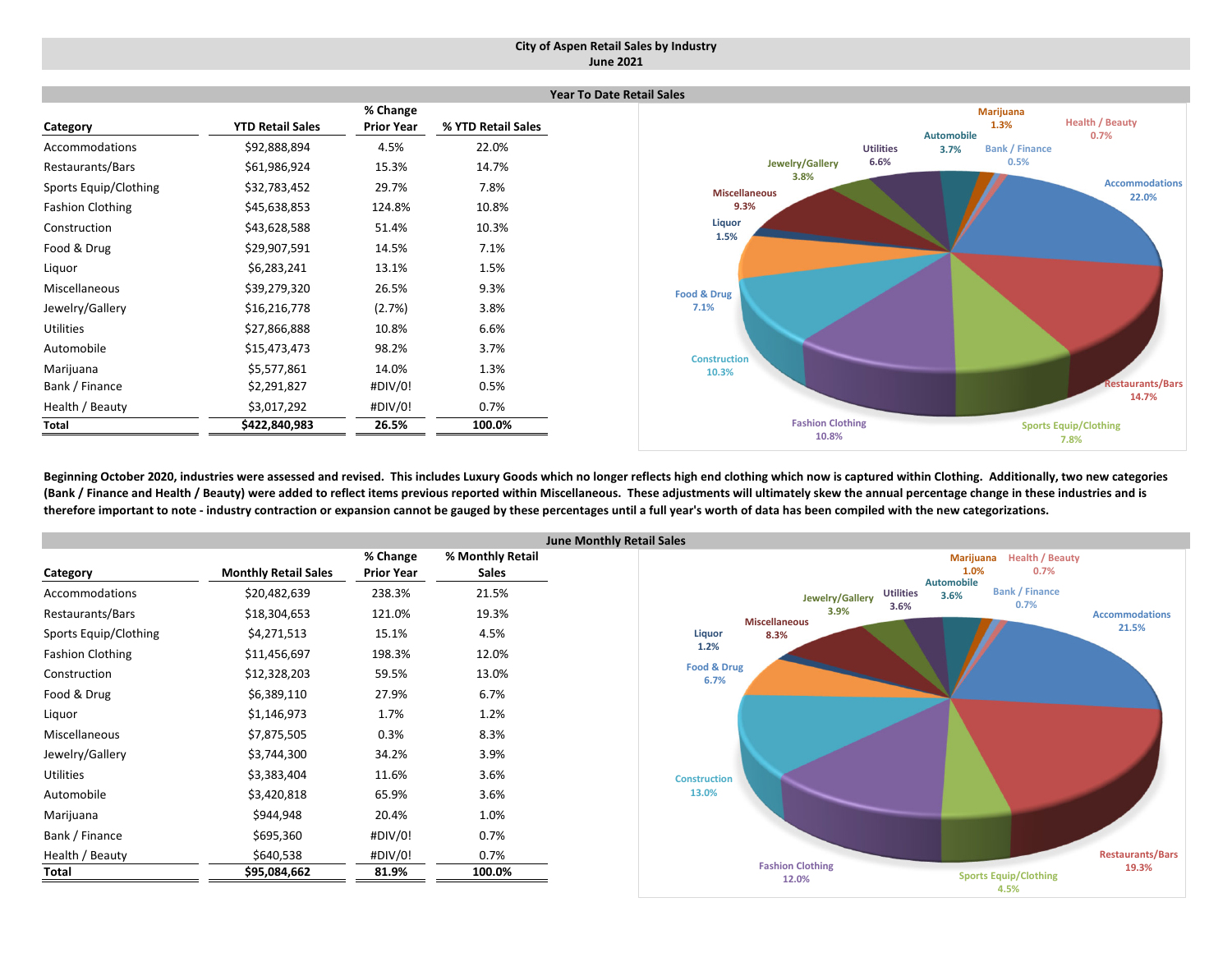# **City of Aspen Sales and Lodging Tax June 2021**

| <b>Year To Date Tax Collections</b>                 |                  |       |                                           |                                                                                                                                  |  |  |  |  |  |
|-----------------------------------------------------|------------------|-------|-------------------------------------------|----------------------------------------------------------------------------------------------------------------------------------|--|--|--|--|--|
|                                                     | <b>YTD Taxes</b> | % YTD | 2.0% Lodging                              |                                                                                                                                  |  |  |  |  |  |
| Tax Type                                            | <b>Collected</b> | Taxes | <b>Tax: Tourist</b><br>Promotion/         | 1.0% Sales Tax: Parks &<br>Open Space                                                                                            |  |  |  |  |  |
| 1.0% Sales Tax: Parks & Open Space                  | \$4,254,455.27   | 36.4% | Transportation                            | 36.4%                                                                                                                            |  |  |  |  |  |
| 0.5% Sales Tax: Parks & Open Space                  | \$2,126,674.39   | 18.2% | 12.7%                                     |                                                                                                                                  |  |  |  |  |  |
| 0.30% Sales Tax: Public Education                   | \$1,276,704.62   | 10.9% |                                           |                                                                                                                                  |  |  |  |  |  |
| 0.15% Sales Tax: Transportation                     | \$638,006.31     | 5.5%  |                                           |                                                                                                                                  |  |  |  |  |  |
| 0.45% Sales Tax: Affordable Housing/ Childcare      | \$1,914,007.58   | 16.4% |                                           |                                                                                                                                  |  |  |  |  |  |
| 2.0% Lodging Tax: Tourist Promotion/ Transportation | \$1,490,666.79   | 12.7% | 0.45% Sales Tax:                          | 0.5% Sales Tax: Parks &                                                                                                          |  |  |  |  |  |
| Total                                               | \$11,700,514.96  | 100%  | Affordable Housing/<br>Childcare<br>16.4% | 0.15% Sales Tax:<br>0.30% Sales Tax: Public<br><b>Open Space</b><br>Transportation<br><b>Education</b><br>18.2%<br>5.5%<br>10.9% |  |  |  |  |  |

| <b>June Monthly Tax Collections</b>                 |                                          |                    |                                            |                                                              |                                                                                                  |  |  |  |  |
|-----------------------------------------------------|------------------------------------------|--------------------|--------------------------------------------|--------------------------------------------------------------|--------------------------------------------------------------------------------------------------|--|--|--|--|
| Tax Type                                            | <b>Monthly Taxes</b><br><b>Collected</b> | % Monthly<br>Taxes |                                            | 2.0% Lodging<br>Tax: Tourist<br>Promotion/<br>Transportation | 1.0% Sales Tax:<br>Parks & Open<br>Space                                                         |  |  |  |  |
| 1.0% Sales Tax: Parks & Open Space                  | \$922,388.78                             | 36.6%              |                                            | 12.3%                                                        | 36.6%                                                                                            |  |  |  |  |
| 0.5% Sales Tax: Parks & Open Space                  | \$461,188.00                             | 18.3%              |                                            |                                                              |                                                                                                  |  |  |  |  |
| 0.30% Sales Tax: Public Education                   | \$276,714.02                             | 11.0%              |                                            |                                                              |                                                                                                  |  |  |  |  |
| 0.15% Sales Tax: Transportation                     | \$138,358.10                             | 5.5%               |                                            |                                                              |                                                                                                  |  |  |  |  |
| 0.45% Sales Tax: Affordable Housing/Childcare       | \$415,068.67                             | 16.5%              |                                            |                                                              |                                                                                                  |  |  |  |  |
| 2.0% Lodging Tax: Tourist Promotion/ Transportation | \$309,120.64                             | 12.3%              | 0.45% Sales Tax:                           |                                                              |                                                                                                  |  |  |  |  |
| Total                                               | \$2,522,838.21                           | 100%               | <b>Affordable</b><br>Housing/<br>Childcare | 0.15% Sales Tax:<br><b>Transportation</b>                    | 0.5% Sales Tax:<br>0.30% Sales Tax:<br>Parks & Open<br><b>Public Education</b><br>Space<br>11.0% |  |  |  |  |

**Space 18.3%**

**5.5%**

**16.5%**

**16.4%**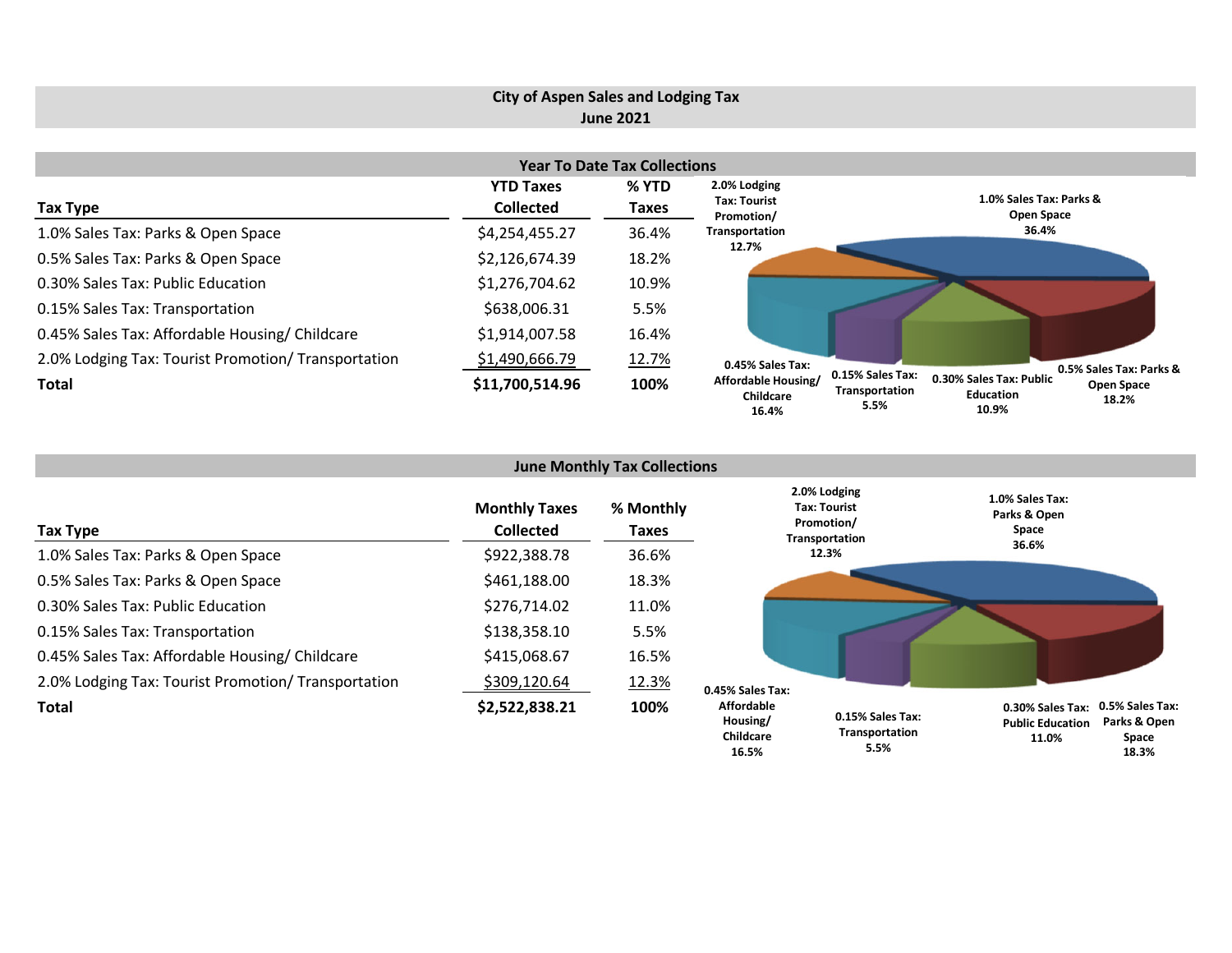## **City of Aspen Sales Tax 2.4% June 2021**

| <b>Current Month Revenues are</b> | 68.3% | above last year's Monthly Revenues.             |
|-----------------------------------|-------|-------------------------------------------------|
| <b>Year To Date Revenues are</b>  | 30.8% | above Year To Date Budgeted Revenues.           |
| Year To Date Revenues are         | 26.8% | above last year's Actual Year To Date Revenues. |

|              |               | 2021 Monthly Budget vs. 2021 Actual |           | 2021 YTD Budget vs. 2021 Actual |               |              | 2021 vs. 2020 |              |          |                 |          |
|--------------|---------------|-------------------------------------|-----------|---------------------------------|---------------|--------------|---------------|--------------|----------|-----------------|----------|
| <b>Month</b> | <b>Budget</b> | Actual                              | Variance  |                                 | <b>Budget</b> | Actual       | Variance      | 2020 Monthly | Variance | <b>2020 YTD</b> | Variance |
| Jan          | \$1,595,006   | \$1,594,720                         | $(0.0\%)$ |                                 | \$1,595,006   | \$1,594,720  | $(0.0\%)$     | \$2,276,217  | (29.9%)  | \$2,276,217     | (29.9%)  |
| Feb          | \$1,486,326   | \$1,673,483                         | 12.6%     |                                 | \$3,081,332   | \$3,268,203  | 6.1%          | \$2,122,818  | (21.2%)  | \$4,399,035     | (25.7%)  |
| Mar          | \$1,888,591   | \$2,645,788                         | 40.1%     |                                 | \$4,969,923   | \$5,913,991  | 19.0%         | \$1,243,377  | 112.8%   | \$5,642,412     | 4.8%     |
| Apr          | \$777,333     | \$1,117,415                         | 43.7%     |                                 | \$5,747,255   | \$7,031,407  | 22.3%         | \$524,409    | 113.1%   | \$6,166,820     | 14.0%    |
| May          | \$609,455     | \$964,724                           | 58.3%     |                                 | \$6,356,711   | \$7,996,131  | 25.8%         | \$567,114    | 70.1%    | \$6,733,934     | 18.7%    |
| June         | \$1,451,356   | \$2,213,718                         | 52.5%     |                                 | \$7,808,067   | \$10,209,848 | 30.8%         | \$1,315,505  | 68.3%    | \$8,049,440     | 26.8%    |
| July         | \$1,922,418   |                                     |           |                                 | \$9,730,485   |              |               | \$1,984,791  |          | \$10,034,230    |          |
| Aug          | \$1,631,118   |                                     |           |                                 | \$11,361,603  |              |               | \$1,783,192  |          | \$11,817,422    |          |
| Sept         | \$1,413,986   |                                     |           |                                 | \$12,775,590  |              |               | \$2,214,205  |          | \$14,031,628    |          |
| Oct          | \$855,843     |                                     |           |                                 | \$13,631,433  |              |               | \$1,067,153  |          | \$15,098,781    |          |
| Nov          | \$719,393     |                                     |           |                                 | \$14,350,825  |              |               | \$972,967    |          | \$16,071,748    |          |
| Dec          | \$2,635,754   |                                     |           |                                 | \$16,986,579  |              |               | \$2,286,874  |          | \$18,358,622    |          |

#### **Actual Collections Year To Date Through June**

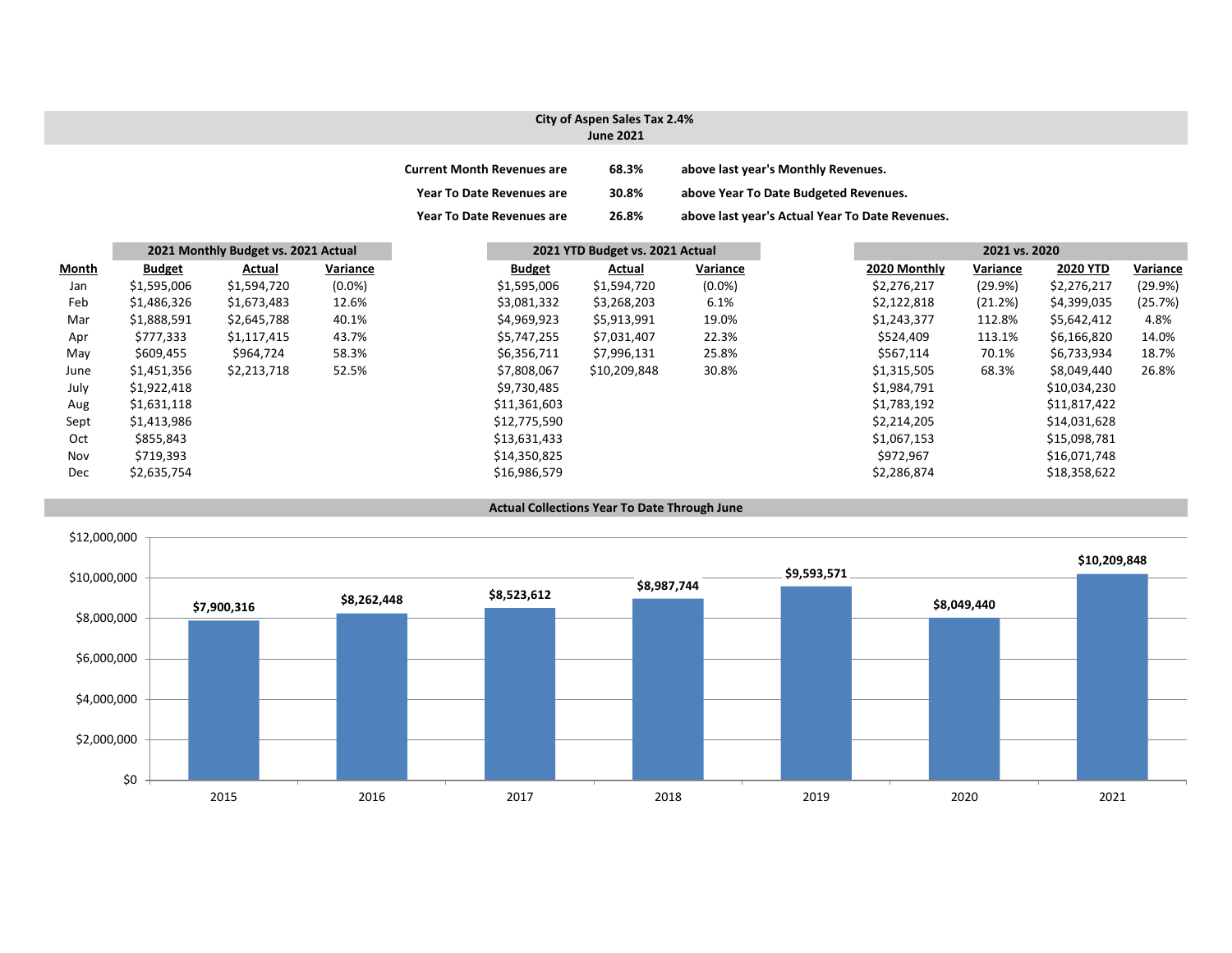# **City of Aspen Tourist Promotion 1.5% Lodging Tax (0.5% Rate for 2010 and Prior)**

**June 2021**

**Year To**

**Current MonthRevenues are 132.9% above last year's Monthly Revenues.**

**Year ToDate Revenues are (9.0%) below Year To Date Budgeted Revenues.**

(3.0%) below last year's Actual Year To Date Revenues adjusted for rate increase.

|              |               | 2021 Monthly Budget vs. 2021 Actual |          | 2021 YTD Budget vs. 2021 Actual |             |           |              | 2021 vs. 2020 |                 |            |
|--------------|---------------|-------------------------------------|----------|---------------------------------|-------------|-----------|--------------|---------------|-----------------|------------|
| <b>Month</b> | <b>Budget</b> | Actual                              | Variance | <b>Budget</b>                   | Actual      | Variance  | 2020 Monthly | Variance      | <b>2020 YTD</b> | Variance   |
| Jan          | \$304,500     | \$168,712                           | (44.6%)  | \$304,500                       | \$168,712   | (44.6%)   | \$423,412    | (60.2%)       | \$423,412       | (60.2%)    |
| Feb          | \$270,000     | \$208,731                           | (22.7%)  | \$574,500                       | \$377,443   | (34.3%)   | \$417,502    | $(50.0\%)$    | \$840,914       | (55.1%)    |
| Mar          | \$353,250     | \$369,554                           | 4.6%     | \$927,750                       | \$746,997   | (19.5%)   | \$197,251    | 87.4%         | \$1,038,165     | (28.0%)    |
| Apr          | \$64,500      | \$88,271                            | 36.9%    | \$992,250                       | \$835,268   | (15.8%)   | \$5,581      | 1,481.7%      | \$1,043,746     | $(20.0\%)$ |
| May          | \$49,500      | \$50,893                            | 2.8%     | \$1,041,750                     | \$886,160   | (14.9%)   | \$8,770      | 480.3%        | \$1,052,516     | (15.8%)    |
| June         | \$186,750     | \$231,840                           | 24.1%    | \$1,228,500                     | \$1,118,001 | $(9.0\%)$ | \$99,543     | 132.9%        | \$1,152,059     | $(3.0\%)$  |
| July         | \$280,500     |                                     |          | \$1,509,000                     |             |           | \$263,959    |               | \$1,416,018     |            |
| Aug          | \$213,000     |                                     |          | \$1,722,000                     |             |           | \$227,695    |               | \$1,643,713     |            |
| Sept         | \$151,500     |                                     |          | \$1,873,500                     |             |           | \$206,067    |               | \$1,849,780     |            |
| Oct          | \$78,750      |                                     |          | \$1,952,250                     |             |           | \$71,598     |               | \$1,921,378     |            |
| Nov          | \$54,000      |                                     |          | \$2,006,250                     |             |           | \$78,030     |               | \$1,999,408     |            |
| Dec          | \$406,500     |                                     |          | \$2,412,750                     |             |           | \$268,092    |               | \$2,267,501     |            |

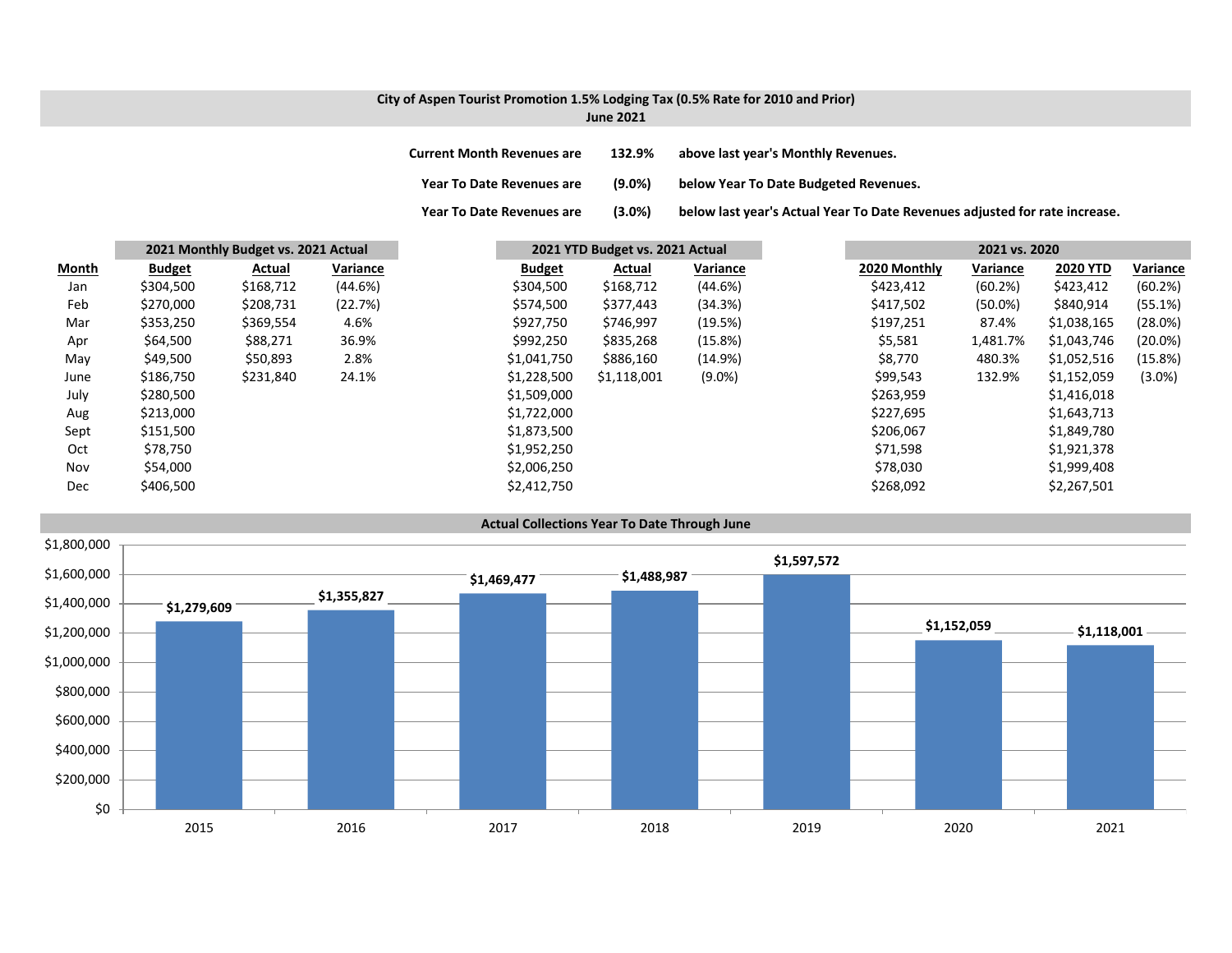## **City of Aspen Transportation 0.5% Lodging Tax June 2021**

| <b>Current Month Revenues are</b> | 132.9%    | above last year's Monthly Revenues.             |
|-----------------------------------|-----------|-------------------------------------------------|
| <b>Year To Date Revenues are</b>  | $(9.0\%)$ | below Year To Date Budgeted Revenues.           |
| <b>Year To Date Revenues are</b>  | $(3.0\%)$ | below last year's Actual Year To Date Revenues. |

|              |               | 2021 Monthly Budget vs. 2021 Actual |          |               | 2021 YTD Budget vs. 2021 Actual |           |  | 2021 vs. 2020 |            |                 |            |
|--------------|---------------|-------------------------------------|----------|---------------|---------------------------------|-----------|--|---------------|------------|-----------------|------------|
| <b>Month</b> | <b>Budget</b> | Actual                              | Variance | <b>Budget</b> | Actual                          | Variance  |  | 2020 Monthly  | Variance   | <b>2020 YTD</b> | Variance   |
| Jan          | \$101,500     | \$56,237                            | (44.6%)  | \$101,500     | \$56,237                        | (44.6%)   |  | \$141,137     | (60.2%)    | \$141,137       | (60.2%)    |
| Feb          | \$90,000      | \$69,577                            | (22.7%)  | \$191,500     | \$125,813                       | (34.3%)   |  | \$139,167     | $(50.0\%)$ | \$280,304       | (55.1%)    |
| Mar          | \$117,750     | \$123,184                           | 4.6%     | \$309,250     | \$248,998                       | (19.5%)   |  | \$65,750      | 87.4%      | \$346,054       | (28.0%)    |
| Apr          | \$21,500      | \$29,424                            | 36.9%    | \$330,750     | \$278,421                       | (15.8%)   |  | \$1,860       | 1,481.7%   | \$347,915       | $(20.0\%)$ |
| May          | \$16,500      | \$16,964                            | 2.8%     | \$347,250     | \$295,386                       | (14.9%)   |  | \$2,923       | 480.3%     | \$350,838       | (15.8%)    |
| June         | \$62,250      | \$77,280                            | 24.1%    | \$409,500     | \$372,666                       | $(9.0\%)$ |  | \$33,181      | 132.9%     | \$384,019       | $(3.0\%)$  |
| July         | \$93,500      |                                     |          | \$503,000     |                                 |           |  | \$87,986      |            | \$472,005       |            |
| Aug          | \$71,000      |                                     |          | \$574,000     |                                 |           |  | \$75,898      |            | \$547,903       |            |
| Sept         | \$50,500      |                                     |          | \$624,500     |                                 |           |  | \$68,700      |            | \$616,603       |            |
| Oct          | \$26,250      |                                     |          | \$650,750     |                                 |           |  | \$23,866      |            | \$640,469       |            |
| Nov          | \$18,000      |                                     |          | \$668,750     |                                 |           |  | \$26,010      |            | \$666,479       |            |
| Dec          | \$135,500     |                                     |          | \$804,250     |                                 |           |  | \$89,364      |            | \$755,842       |            |

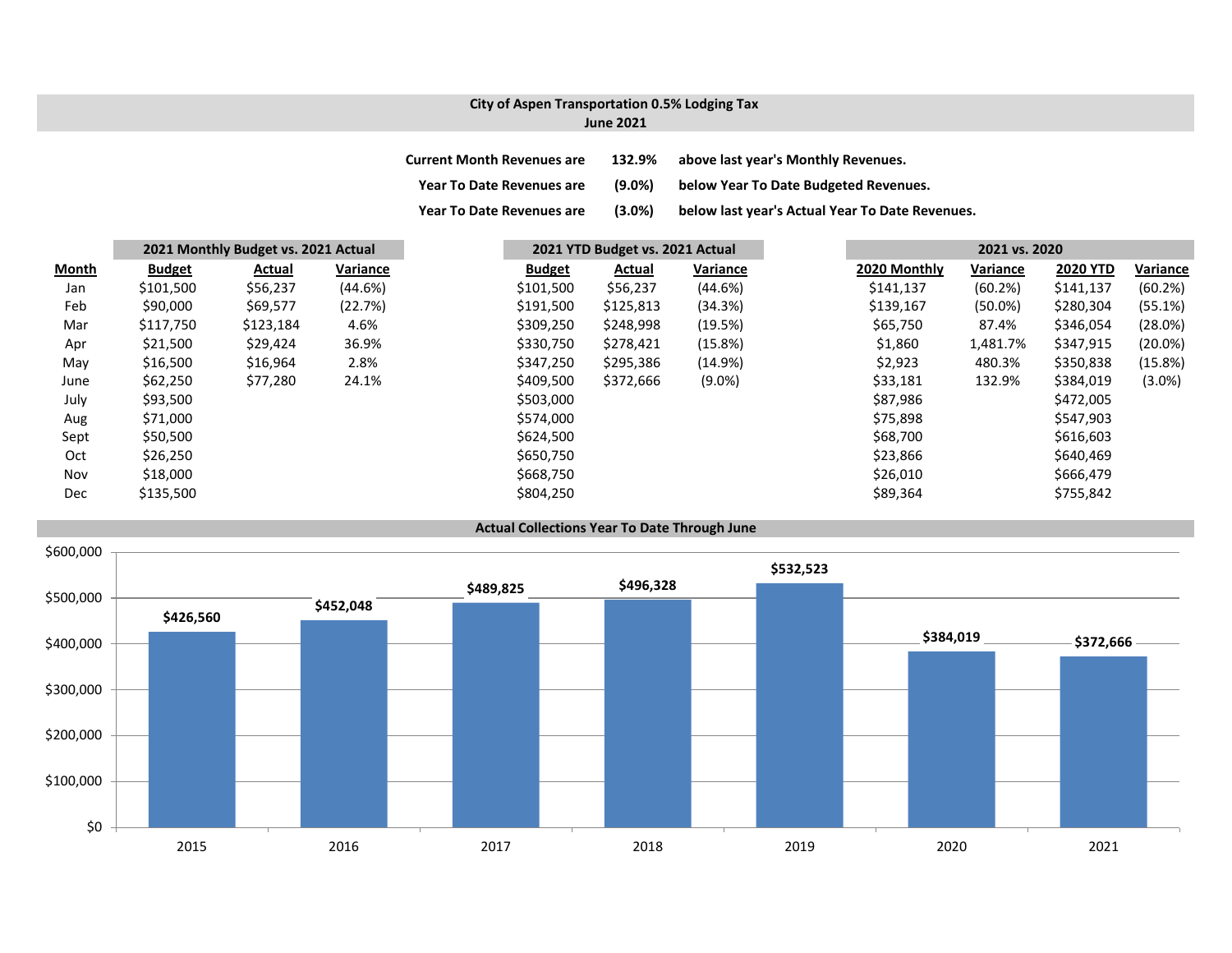## **City of Aspen Portion of Pitkin County 3.6% Sales Tax**

| <b>May 2021</b> |  |
|-----------------|--|
|-----------------|--|

| <b>Current Month Revenues are</b> | 72.9% | above last year's Monthly Revenues.             |
|-----------------------------------|-------|-------------------------------------------------|
| <b>Year To Date Revenues are</b>  | 11.3% | above Year To Date Budgeted Revenues.           |
| <b>Year To Date Revenues are</b>  | 16.4% | above last year's Actual Year To Date Revenues. |

|              | 2021 Monthly Budget vs. 2021 Actual |             |          | 2021 YTD Budget vs. 2021 Actual |             |          |  | 2021 vs. 2020 |          |    |                 |          |
|--------------|-------------------------------------|-------------|----------|---------------------------------|-------------|----------|--|---------------|----------|----|-----------------|----------|
| <b>Month</b> | <b>Budget</b>                       | Actual      | Variance | <b>Budget</b>                   | Actual      | Variance |  | 2020 Monthly  | Variance |    | <b>2020 YTD</b> | Variance |
| Jan          | \$1,357,000                         | \$1,092,020 | (19.5%)  | \$1,357,000                     | \$1,092,020 | (19.5%)  |  | \$1,512,709   | (27.8%)  | S  | 1,512,709       | (27.8%)  |
| Feb          | \$1,277,000                         | \$1,183,150 | (7.3%)   | \$2,634,000                     | \$2,275,171 | (13.6%)  |  | \$1,449,548   | (18.4%)  | S. | 2,962,257       | (23.2%)  |
| Mar          | \$1,293,000                         | \$1,515,832 | 17.2%    | \$3,927,000                     | \$3,791,002 | (3.5%)   |  | \$708,210     | 114.0%   | S. | 3,670,467       | 3.3%     |
| Apr          | \$484,000                           | \$817,669   | 68.9%    | \$4,411,000                     | \$4,608,671 | 4.5%     |  | \$498,211     | 64.1%    | ς  | 4,168,678       | 10.6%    |
| May          | \$398,000                           | \$744,578   | 87.1%    | \$4,809,000                     | \$5,353,249 | 11.3%    |  | \$430,729     | 72.9%    |    | 4,599,408       | 16.4%    |
| June         | \$822,000                           |             |          | \$5,631,000                     |             |          |  | \$713,217     |          |    | 5,312,624       |          |
| July         | \$1,097,000                         |             |          | \$6,728,000                     |             |          |  | \$1,164,095   |          |    | 6,476,719       |          |
| Aug          | \$917,000                           |             |          | \$7,645,000                     |             |          |  | \$1,117,891   |          |    | 7,594,610       |          |
| Sept         | \$801,000                           |             |          | \$8,446,000                     |             |          |  | \$1,181,742   |          |    | 8,776,352       |          |
| Oct          | \$498,000                           |             |          | \$8,944,000                     |             |          |  | \$845,122     |          |    | 9,621,474       |          |
| Nov          | \$484,000                           |             |          | \$9,428,000                     |             |          |  | \$688,722     |          |    | 10,310,196      |          |
| <b>Dec</b>   | \$1,461,000                         |             |          | \$10,889,000                    |             |          |  | \$1,533,844   |          | S. | 11,844,040      |          |



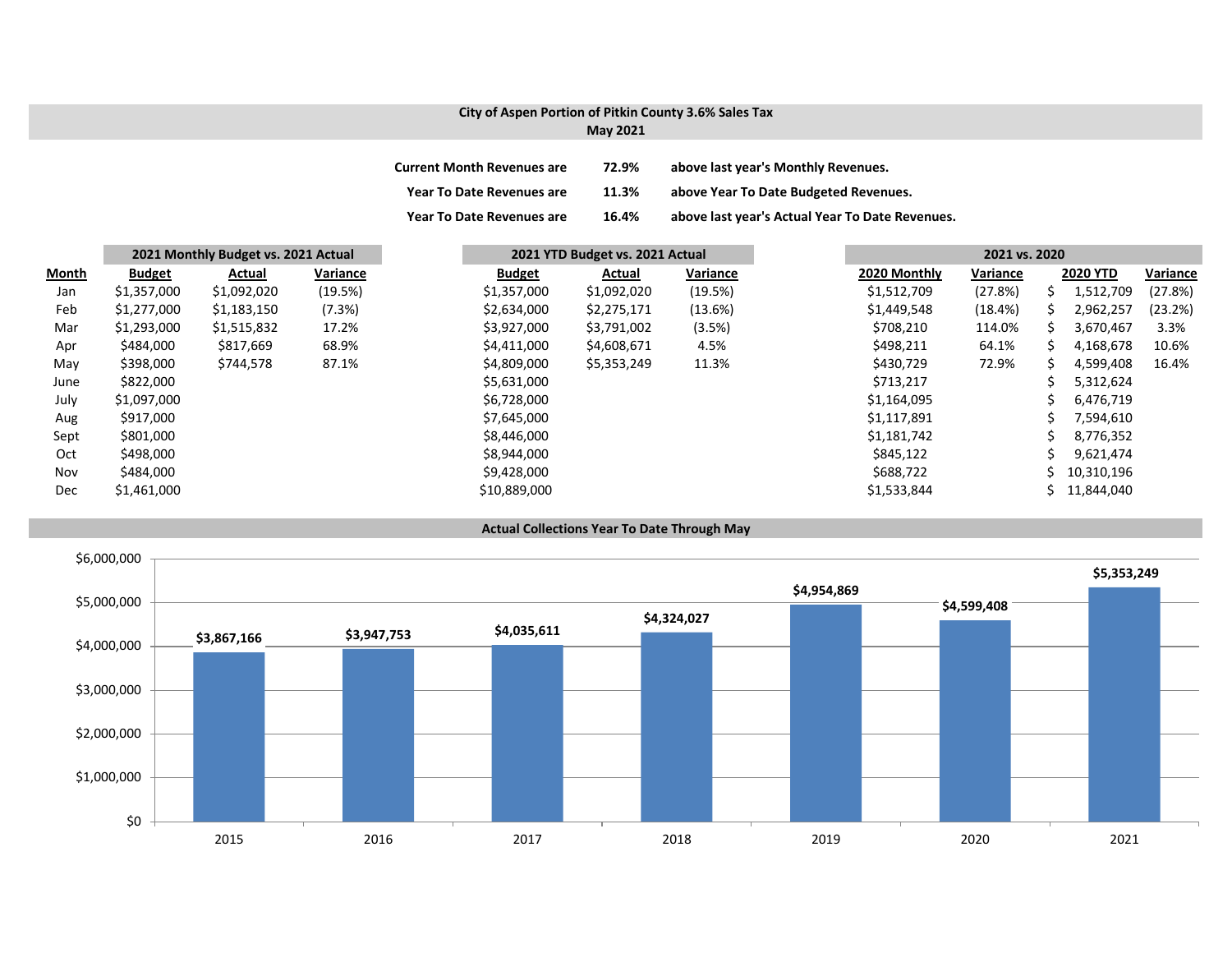# **Housing Real Estate Transfer Tax**

## **July 2021**

| <b>Current Month Revenues are</b> | 3.9%   | above last year's Monthly Revenues.             |
|-----------------------------------|--------|-------------------------------------------------|
| <b>Year To Date Revenues are</b>  | 176.8% | above Year To Date Budgeted Revenues.           |
| <b>Year To Date Revenues are</b>  | 121.2% | above last year's Actual Year To Date Revenues. |

|              | 2021 Monthly Budget vs. 2021 Actual |             |          | 2021 YTD Budget vs. 2021 Actual |             |          | 2021 vs. 2020 |          |                 |          |
|--------------|-------------------------------------|-------------|----------|---------------------------------|-------------|----------|---------------|----------|-----------------|----------|
| <b>Month</b> | <b>Budget</b>                       | Actual      | Variance | <b>Budget</b>                   | Actual      | Variance | 2020 Monthly  | Variance | <b>2020 YTD</b> | Variance |
| Jan          | \$440,400                           | \$1,602,114 | 263.8%   | \$440,400                       | \$1,602,114 | 263.8%   | \$1,098,343   | 45.9%    | \$1,098,343     | 45.9%    |
| Feb          | \$412,600                           | \$711,920   | 72.5%    | \$853,000                       | \$2,314,034 | 171.3%   | \$496,350     | 43.4%    | \$1,594,693     | 45.1%    |
| Mar          | \$432,900                           | \$1,294,339 | 199.0%   | \$1,285,900                     | \$3,608,373 | 180.6%   | \$598,199     | 116.4%   | \$2,192,893     | 64.5%    |
| Apr          | \$560,000                           | \$2,251,850 | 302.1%   | \$1,845,900                     | \$5,860,223 | 217.5%   | \$505,915     | 345.1%   | \$2,698,808     | 117.1%   |
| May          | \$566,200                           | \$1,070,000 | 89.0%    | \$2,412,100                     | \$6,930,223 | 187.3%   | \$110,180     | 871.1%   | \$2,808,988     | 146.7%   |
| June         | \$537,300                           | \$1,377,685 | 156.4%   | \$2,949,400                     | \$8,307,908 | 181.7%   | \$477,350     | 188.6%   | \$3,286,338     | 152.8%   |
| July         | \$384,200                           | \$919,840   | 139.4%   | \$3,333,600                     | \$9,227,748 | 176.8%   | \$885,546     | 3.9%     | \$4,171,884     | 121.2%   |
| Aug          | \$524,800                           |             |          | \$3,858,400                     |             |          | \$2,542,417   |          | \$6,714,301     |          |
| Sept         | \$746,400                           |             |          | \$4,604,800                     |             |          | \$3,947,332   |          | \$10,661,632    |          |
| Oct          | \$644,600                           |             |          | \$5,249,400                     |             |          | \$2,928,865   |          | \$13,590,497    |          |
| Nov          | \$439,200                           |             |          | \$5,688,600                     |             |          | \$1,717,838   |          | \$15,308,335    |          |
| <b>Dec</b>   | \$511,400                           |             |          | \$6,200,000                     |             |          | \$2,281,317   |          | \$17,589,652    |          |